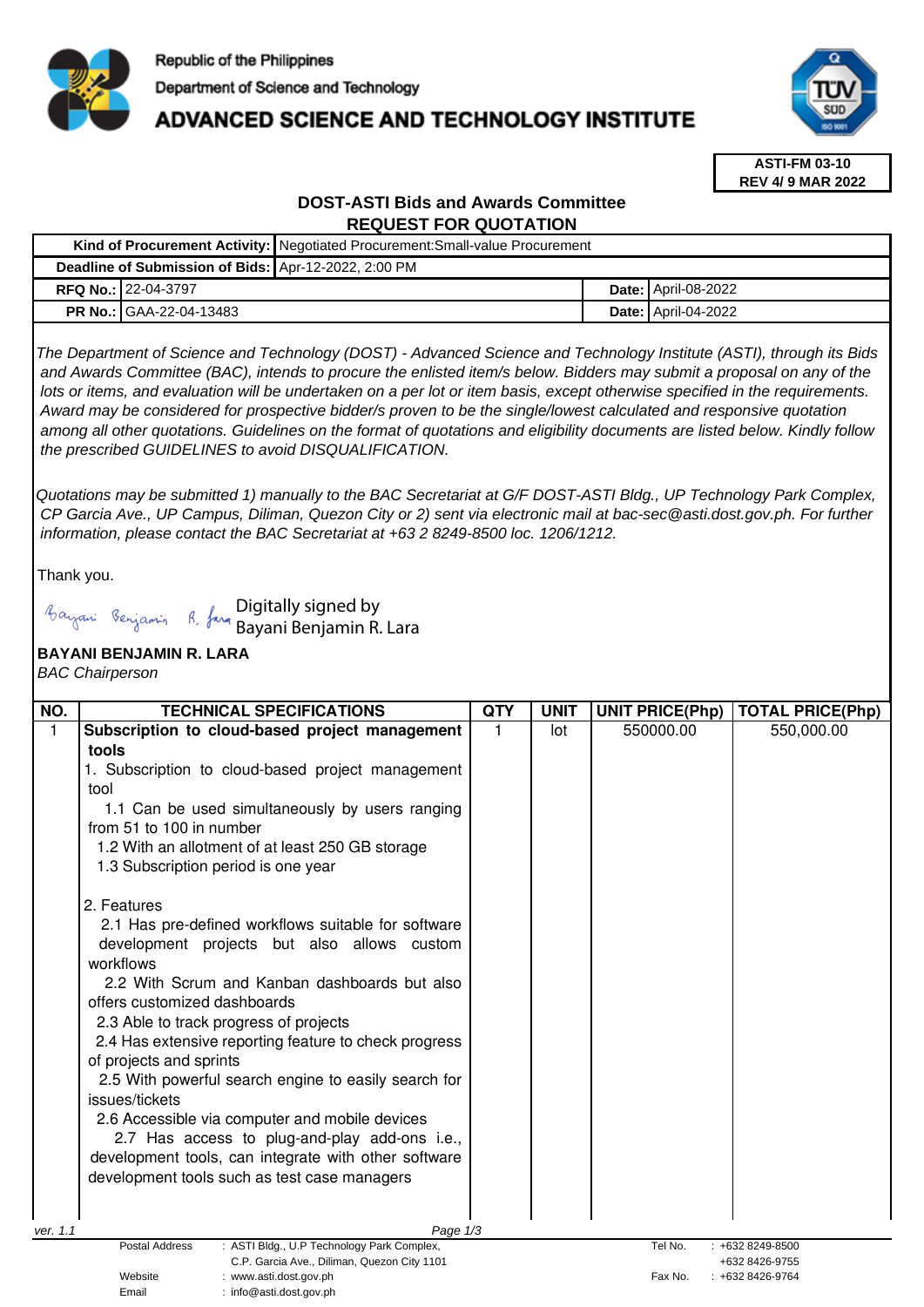| 3. Technical Support Service<br>3.1 Should provide support in migrating the existing<br>JIRA database to the cloud-based PM platform<br>3.2 Technical support should be available at least 8<br>hrs from Monday to Friday<br>3.3 End-user must be able to request technical<br>support by phone, email, or through a website<br>3.4 With readily accessible documentations/instruction<br>manuals<br>4. Notes<br>4.1 Subscription should be activated within 15 days<br>upon release of NTP<br>4.2 Price is inclusive of government tax<br>4.3 Charging: ASTI-GAA under IT Support project |  |                |
|--------------------------------------------------------------------------------------------------------------------------------------------------------------------------------------------------------------------------------------------------------------------------------------------------------------------------------------------------------------------------------------------------------------------------------------------------------------------------------------------------------------------------------------------------------------------------------------------|--|----------------|
| TOTAL APPROVED BUDGET FOR THE CONTRACT (ABC):                                                                                                                                                                                                                                                                                                                                                                                                                                                                                                                                              |  | Php 550,000.00 |

## **GUIDELINES**

#### **A. Content and Format of Quotations**

- 1. The Quotation/s must include the RFQ Number or the PR Number indicated above
- 2. Bidders must specify the BRAND NAMES and MODEL NAMES/NUMBER for the following goods:
	- a. Computer and electronic equipment and its accessories or peripherals
	- b. Software applications, programs, and digital licenses
	- c. Commercial off-the-shelf electronic devices or components
- 3. The Quotation/s must indicate the registered business name of the company (or individual), business address and contact number. It must also include the full name and signature of the company's authorized representative.
- 4. BIR Certificate of Registration for new DOST-ASTI suppliers.

#### **B. Eligibiliy Requirements**

Pursuant to Annex "H" or Consolidated Guidelines for the Alternative Methods of Procurement of the 2016 Implementing Rules and Regulations (IRR) of Republic Act (RA) No. 9184, the following documents shall be submitted except for Repeat Order, Shopping under Section 52.1(a), and Negotiated Procurement under Sections 53.1 (Two-Failed Biddings), and 53.5 (Agency-to-Agency):

#### **For Procurement of Goods**

- 1. Upon submission of quotation
	- a. Valid PhilGEPS Registration Number / Organization ID
	- b. Valid Mayor's/Business Permit
- 2. Upon issuance of Notice of Award (NOA)
	- a. Omnibus Sworn Statement (shall be required only for procurement projects with ABC above P50,000.00)
	- b. Income/Business Tax Return (For ABCs above P500,000.00)

#### **For Procurement of Infrastructure**

- 1. Upon submission of quotation
	- a. Valid PhilGEPS Registration Number / Organization ID
	- b. Valid Mayor's/Business Permit
	- c. Valid PCAB License
- 2. Upon issuance of NOA
	- a. Omnibus Sworn Statement (shall be required only for procurement projects with ABC above P50,000.00)
	- b. Income/Business Tax Return (For ABCs above P500,000.00)